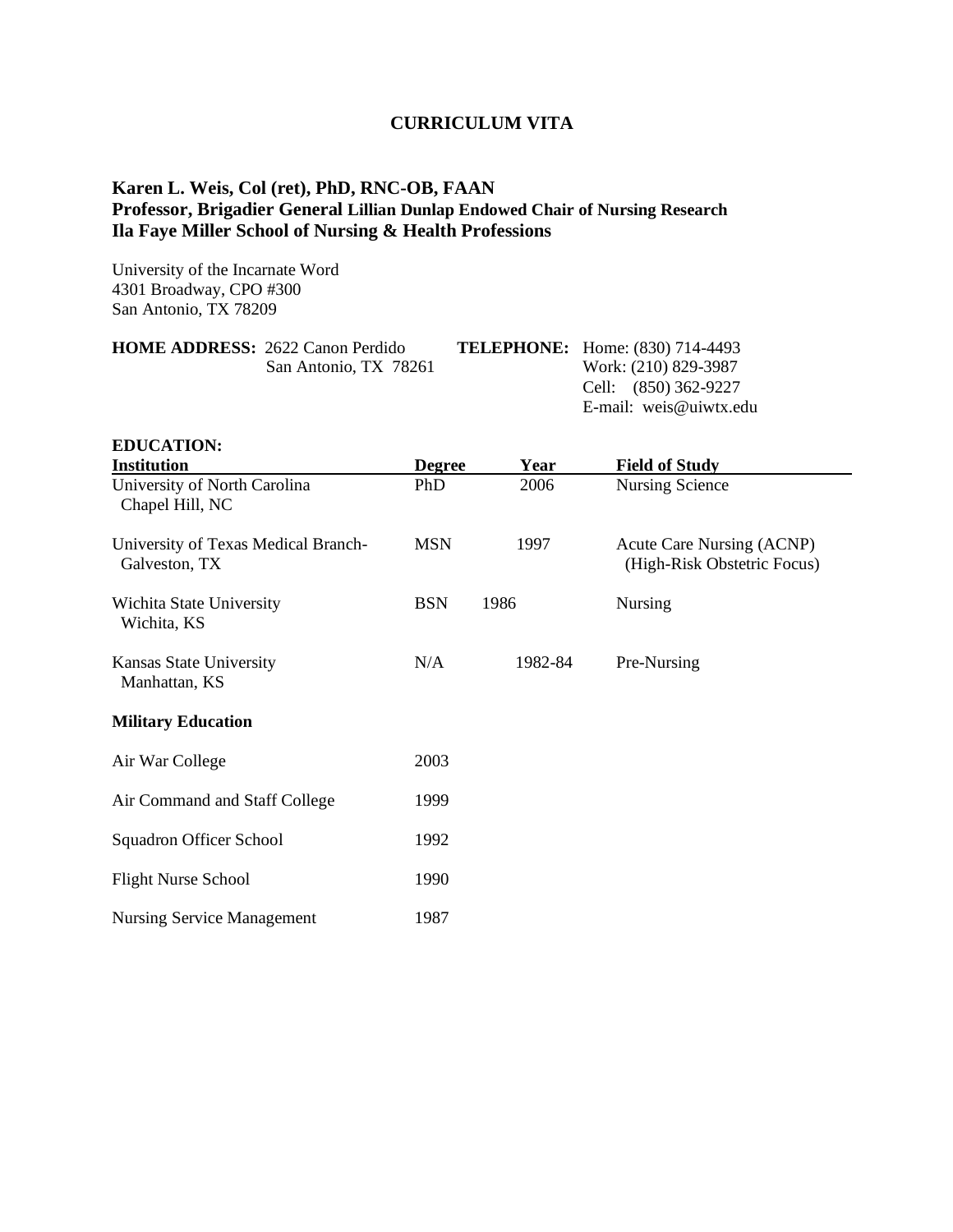## **PROFESSIONAL EXPERIENCE**

| March 15       | Professor, BG Dunlap Endowed Chair of Nursing Research,<br>University of the Incarnate Word, School of Nursing<br>Provides leadership in the promotion of research and advancement of nursing<br>scholarship to faculty and students. Teaches graduate courses in both<br>the Masters and Doctorate programs.                                                                                                                                                                                |
|----------------|----------------------------------------------------------------------------------------------------------------------------------------------------------------------------------------------------------------------------------------------------------------------------------------------------------------------------------------------------------------------------------------------------------------------------------------------------------------------------------------------|
| May 13-Feb 15  | Dean, Medical Education and Training Campus, Ft Sam Houston, TX<br>Directed 50 enlisted medical training programs for Air Force, Army and Navy,<br>training over $21K +$ students annually. Led 1,100 faculty and oversaw 3<br>institutional affiliations and requirements for 14 programmatic accrediting<br>bodies.                                                                                                                                                                        |
| Jul 11-May 13  | Director Nursing Research 59th Medical Wing, Lackland AFB, TX<br>Directed nursing research for the Air Force nursing component of the San<br>Antonio Military Health System, 9 medical treatment facilities/5M+<br>beneficiaries and the AF component of the largest DoD nursing research<br>consortium with $$3.5M+$ in funded studies.                                                                                                                                                     |
| Jul 08-Jul 11  | Dean, Air Force School of Aerospace Medicine, Brooks City-Base, TX<br>Directed enlisted/officer training/Graduate Medical Education (GME) for 7K+<br>annually. Oversaw Academic Affairs, Office of the Registrar, Advanced<br>Distributed Learning and the Aerospace Medicine Library – largest repository of<br>aerospace medicine literature in the world. Directed 4 GME programs,<br>Aerospace Medicine, Preventive Medicine, Occupational Medicine and<br>Hyperbaric/Undersea Medicine. |
| Jun 06-June 08 | Director, Clinical Research, 96th Medical Group, Eglin AFB, FL<br>Promoted improved clinical outcomes; initiated research integration into<br>practice; mentored 230 staff providers/29 residents on abstract and proposal<br>design and analysis.                                                                                                                                                                                                                                           |
| Aug 03-May 06  | Doctoral Student, School of Nursing, University of North Carolina at Chapel Hill<br>Competitively selected by Air Force Nursing Education Selection Board.                                                                                                                                                                                                                                                                                                                                   |
| Mar 02-Jul 03  | Deputy Commander, 859th Medical Operations Squadron, 59th Medical Wing,<br>Lackland AFB, TX<br>Co-led DoD's largest maternal-child squadron with 465 medical/nursing<br>personnel, 23-bed neonatal intensive care unit, 29-bed birthing center, 22-bed<br>pediatric/6-bed pediatric intensive care units, and 6 outpatient clinics.                                                                                                                                                          |
| Apr 01-Mar 02  | Maternal-Child Flight Commander, 59th Medical Wing, Lackland AFB, TX<br>Responsible for DoD's largest birthing center, with 109 assigned personnel,<br>providing care to over 4,200 inpatient and 6,200 outpatient encounters annually.<br>Promoted training environment for 73 obstetrical/pediatric residents.                                                                                                                                                                             |
| Jun 97-Mar 01  | Nurse Manager, Labor and Delivery, 81st Medical Group, Keesler AFB, MS<br>Led 24-hour operations for obstetrical unit providing care to over 3,800<br>inpatients annually with responsibility for perinatal specialized treatment<br>services for 320 high-risk patients referred from Regions III/IV.                                                                                                                                                                                       |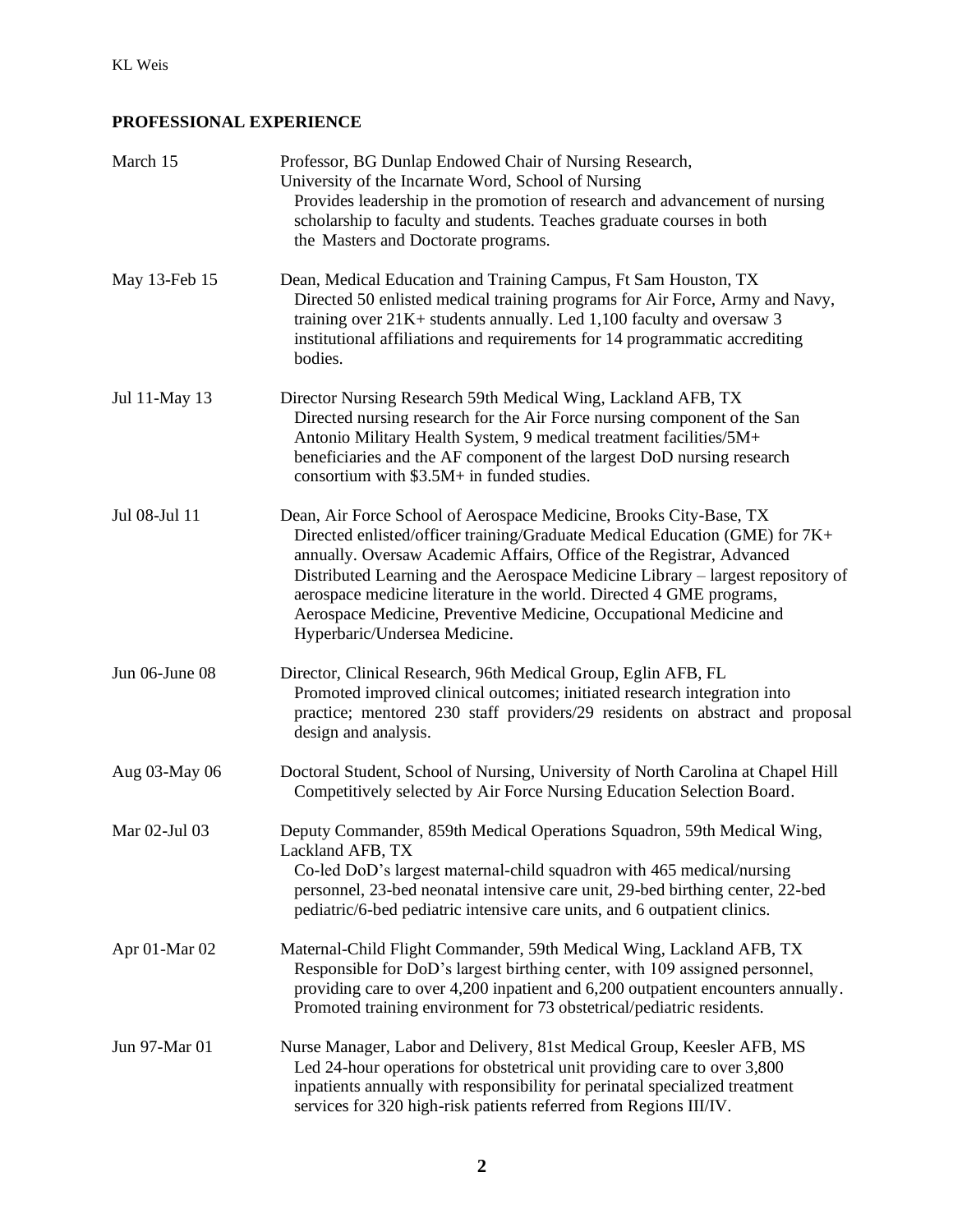| Aug 95-May 97                                                    | Graduate Student, University of Texas Medical Branch, Galveston, TX<br>Competitively selected by Air Force Nursing Education Selection Board.                                                                                                                                                                                                                                    |
|------------------------------------------------------------------|----------------------------------------------------------------------------------------------------------------------------------------------------------------------------------------------------------------------------------------------------------------------------------------------------------------------------------------------------------------------------------|
| Mar 93-Jul 95                                                    | Officer in Charge, Aircrew Training, 86th Aeromedical Evacuation Sq.,<br>Ramstein AB GE.<br>Responsible for initial/currency training requirements for 14 tri-qualified crews.<br>Supervised 22 flight instructors.                                                                                                                                                              |
| Jun 92-May 93                                                    | Flight Nurse, Flight Clinical Coordinator, 2nd Aeromedical Evacuation Sq.,<br>Rhein Main AB<br>Qualified in C-9, C-141, and C-130 aircraft. Responsible for preparation of all<br>routine, priority, and urgent patients reported into the European AE system.<br>Flew a minimum of 7 missions monthly, in European/Middle Eastern theaters<br>and to conus. (995 flying hours). |
| Sep 91-May 92<br>Jan 89-Sep 91<br>Jul 88-Dec 89<br>Jun 87-Jul 88 | Clinical Nurse 1st Aeromedical Staging Facility, Scott AFB IL<br>Clinical Nurse, Obstetrical Unit, Scott Medical Center, Scott AFB IL<br>Clinical Nurse, Medical-Surgical Unit, Scott Medical Center, Scott AFB IL<br>Clinical Nurse, Obstetrical Unit, USAF Hospital Altus, Altus AFB OK                                                                                        |
| Jan 87-Jun 87                                                    | Nurse Intern, Scott Medical Center, Scott AFB IL                                                                                                                                                                                                                                                                                                                                 |

# **Deployments/Humanitarian Missions**

| Aug 11–Feb 12     | Director, Joint Combat Casualty Research Team (JC <sub>2</sub> RT). Led 11-Member team<br>responsible for overseeing Human Protection requirements for data<br>collection/research activities within Afghanistan, Iraq, Kuwait and Bahrain.<br>Oversaw 84 protocols. Collaborated with multi-national healthcare leaders.                                                 |
|-------------------|---------------------------------------------------------------------------------------------------------------------------------------------------------------------------------------------------------------------------------------------------------------------------------------------------------------------------------------------------------------------------|
| Jan 08-May 08     | Chief Nurse, Craig Joint Theater Hospital, Bagram Airfield, Afghanistan<br>Responsible for 200+ staff in combined 100+ bed Joint Task Force Med<br>Led during 21% increase in surgical cases/94% increase in aeromedical evac<br>Directed Operation Enduring Freedom linguist program with 61 linguists and<br>contract costs exceeding \$12M across 4 Afghanistan sites. |
| Sep $00 - Dec$ 00 | Chief Nurse, 320th Expeditionary Group, Eskan Village, Riyadh, Saudi Arabia<br>Oversaw care for 1,200 troops supporting Operation Southern Watch.<br>Led and united efforts of 3 International military health organizations.                                                                                                                                             |
| Dec 98            | Humanitarian mission to Mexico (care to 1,200 outpatients; 90 surgical cases)                                                                                                                                                                                                                                                                                             |
| June 95           | First flight nurse to support NASA Space Shuttle Transoceanic Abort Landing<br>Site. Presented recommendations to NASA leadership.                                                                                                                                                                                                                                        |
| Mar 94            | Prepositioned at Sarajevo airfield to prepare/enplane 10 Bosnian civilian war<br>victims.                                                                                                                                                                                                                                                                                 |
| Jan 91-Mar 91     | Clinical Nurse, 1702nd Air Refueling Wing (Provisional), Seeb, Oman.                                                                                                                                                                                                                                                                                                      |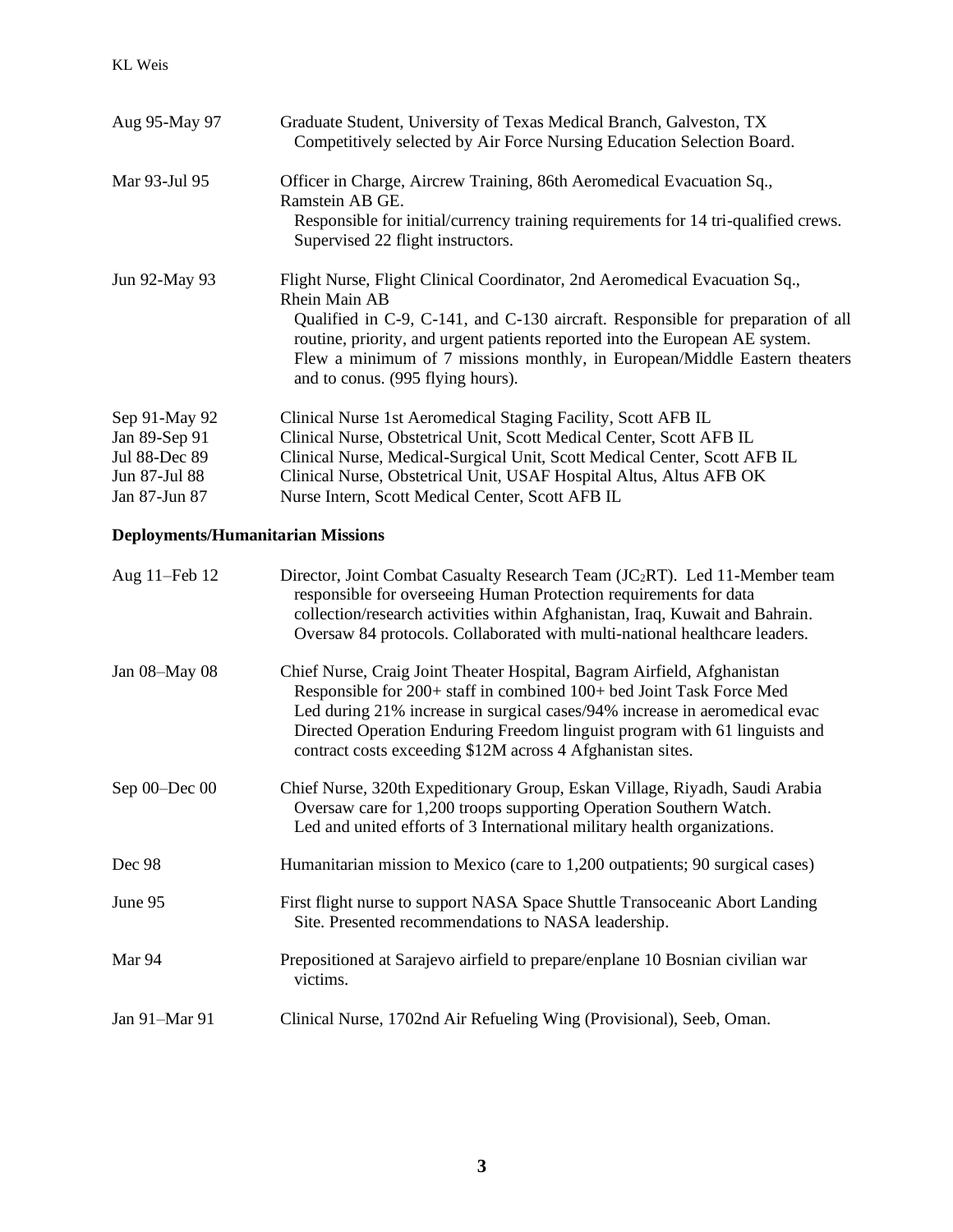## **HONORS**

| 2020 | Moody Professor nominee for School of Nursing and Health Professions (University<br>selection not yet announced)         |
|------|--------------------------------------------------------------------------------------------------------------------------|
| 2019 | Piper nominee for School of Nursing and Health Professions for University award.                                         |
| 2018 | Invited lecturer to the School of Nursing, Catholic University of Chile, Santiago, Chile                                 |
| 2018 | Invited lecturer for first Sr. Margaret Mary (Lucilla), CCVI Endowed Nursing Lecture                                     |
| 2014 | Director's Award, United States Air Force Research Laboratory (Leadership)                                               |
| 2012 | Clinical Researcher of the Year Award, Air Education and Training Command                                                |
| 2012 | The Rebecca Sealy Distinguished Alumnus Award, The University of Texas Medical<br>Branch, School of Nursing at Galveston |
| 2011 | Air Force Research Laboratory Director's Award (for recognition of leadership & service)                                 |
| 2010 | Inducted into the American Academy of Nursing                                                                            |
| 2010 | Interagency Institute for Healthcare Executives (April 2010) attendee                                                    |
| 2009 | Inducted into the University of Texas Medical Branch, School of Nursing, Hall of Fame                                    |
| 2007 | Federal Nursing Service Award, Association of Military Surgeons                                                          |
| 2007 | D. Jean Wood Scholarship Award, 21 <sup>st</sup> Southern Nursing Research Society Conference                            |
| 2006 | University Award for the Advancement of Women nominee, University of North Carolina,<br>Chapel Hill                      |
| 2002 | Outstanding Research Paper, Armed Forces District ACOG/AWHONN                                                            |
| 2002 | Excellence in Nursing Award, Sigma Theta Tau, Alpha Delta Chapter                                                        |
| 1995 | United States Air Force Mary T. Klinker Aeromedical Nursing Award nominee                                                |
| 1989 | United States Air Force Nurse of the Year, Scott Medical Center, Scott AFB, IL                                           |
| 1989 | Outstanding Nurse Preceptor Award, Scott Medical Center, Scott AFB, IL                                                   |

#### **RESEARCH GRANT AWARDS**

Principle Investigator. "Mentors Offering Maternal Support (M-O-M-S): A Prenatal Program Building Maternal Self-Esteem, Coping, and Resilience and Decreasing Depression." Joint Program Committee-5, Congressionally funded program, FA8650-17-6817, September 15, 2017 – December 15, 2020 \$1,876,296.

Principle Investigator. "Linking Pregnancy Stress to Specific Biomarkers: Testing a Military Intervention." TriService Nursing Research Program Grant, HU0001-11-1-TS13 (N11-C11), August 1, 2011 – July 31, 2016, \$360,947.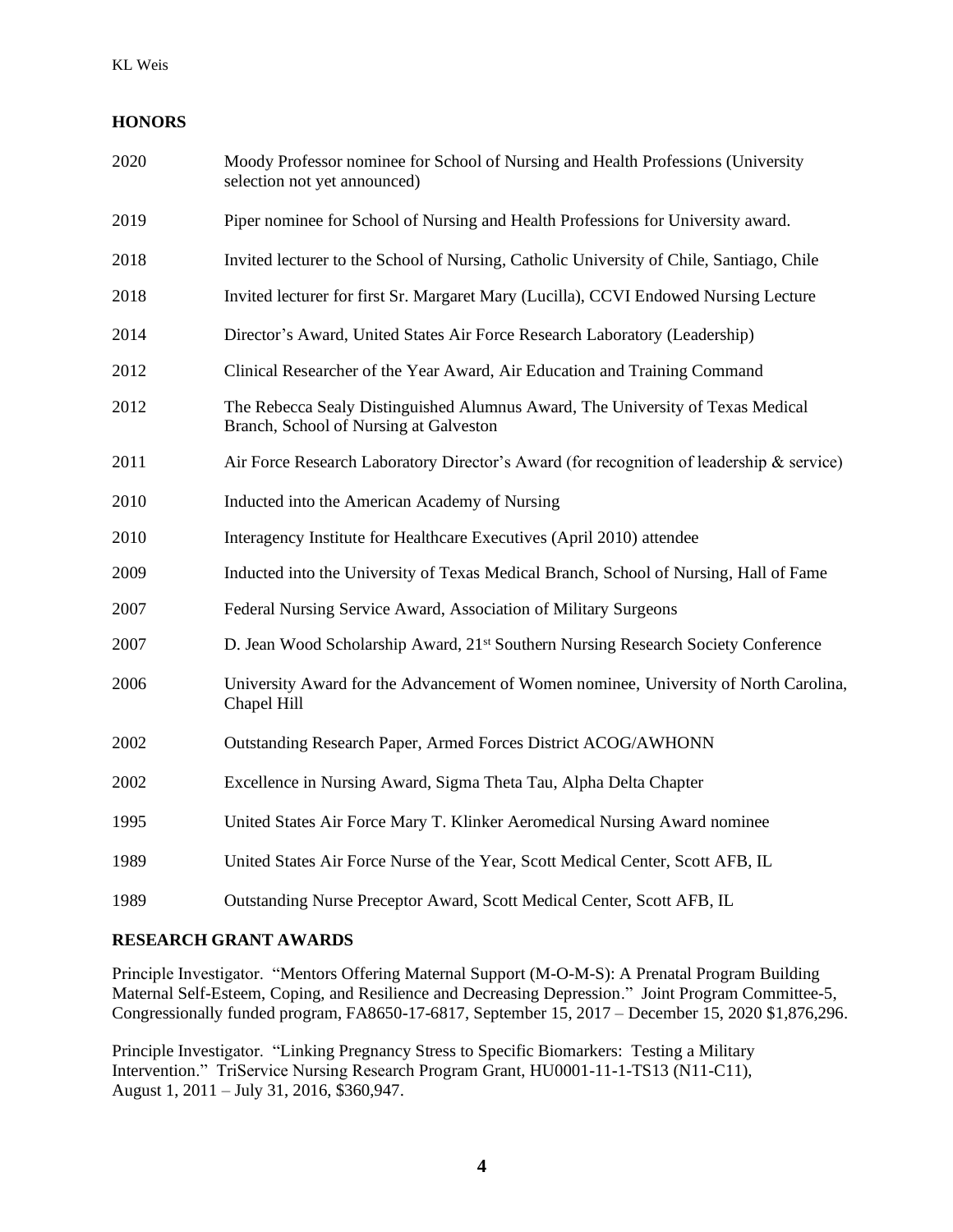Principle Investigator. "Mentors Offering Maternal Support (MOMS): Building Resilient Families." TriService Nursing Research Program Grant, HU0001-11-1-TS13 (N11-C11), August 1, 2011 – July 31, 2014, \$510,509.

Principal Investigator. "Mentor's Offering Maternal Support (M.O.M.S.)." Office of the Air Force Surgeon General, Modernization Directorate award, October 1, 2007- September 31, 2008, \$100,000.

Co-Investigator. "Rapid Biomarker of Breath Following Receipt of Live Attenuated Influenza Virus Vaccine." Principle Investigator: M. Phillips, M.D., Ph.D., Menssana Research Lab, Defense Advanced Research Projects Agency Award. October 1, 2008 – September 31, 2008, \$250,000.

Co-Investigator. "Breath Test for Detection of Explosives Handling." Principle Investigator: M. Phillips, M.D., Ph.D., Menssana Research Lab, Defense Advanced Research Projects Agency Award. October 1, 2007 – September 31, 2007, \$300,000.

Co-Investigator. "A Randomized Controlled Clinical Trial Comparing 1 g of Daily Cinnamon with Usual Care to Treat Uncontrolled Type 2 Diabetics." Principal Investigator: P.Crawford, M.D. 96 Medical Group, Eglin AFB, FL, 59 Medical Wing, Clinical Investigations Laboratory Award, November 1, 2006 – October 31, 2007, \$550.

Principal Investigator. "Military Families: Psychosocial Adaptation to Pregnancy." TriService Nursing Research Program Award, July 2002 – June 2005, \$330,000.

## **PUBLICATIONS**

- Lederman, R. P., **Weis, K. L**. (2020). *Psychosocial adaptation to pregnancy: Seven dimensions of maternal development* (4th ed.). New York: Springer.
- Weis, K. L., Walker, K. C., Chan, W., Yuan, T. T., & Lederman, R. P. (2020). Risk of preterm birth and infant low birthweight in military women with increased pregnancy-specific anxiety. *Military Medicine, 185,* 678-685.
- Dols, J. D., Beckmann-Mendez, D., DiLeo, H. A., **Weis, K. L.**, & Medina-Calvo, M. (2018). Nursemanaged health centers: Measures of excellence. *The Journal for Nurse Practitioners, 14*(8), 613-619.
- Weis, K. L., Lederman, R. P., Walker, K. C., & Chan, W. (2017). Mentors offering maternal support reduces prenatal, pregnancy-specific anxiety in a sample of military women. *Journal of Obstetric, Gynecologic & Neonatal Nursing, 46*(5), 669-685.
- Thiam, M. A., Elmore, K. O., & **Weis, K. L**. (2017). The psychological aspects of motherhood. In M. Thiam (Ed.), *Perinatal mental health and the military family: Identifying and treating mood and anxiety disorders* (pp. 3-13)*.* New York: Routledge.
- Thiam, M. A., & **Weis, K. L**. (2017). Overview of perinatal mood and anxiety disorders. In M. Thiam (Ed.), *Perinatal mental health and the military family: Identifying and treating mood and anxiety disorders* (pp. 14-31)*.* New York: Routledge.
- Thiam, M. A., & **Weis, K. L**. (2017). Introduction to military service and the military family. In M. Thiam (Ed.), *Perinatal mental health and the military family: Identifying and treating mood and anxiety disorders* (pp. 69-81)*.* New York: Routledge.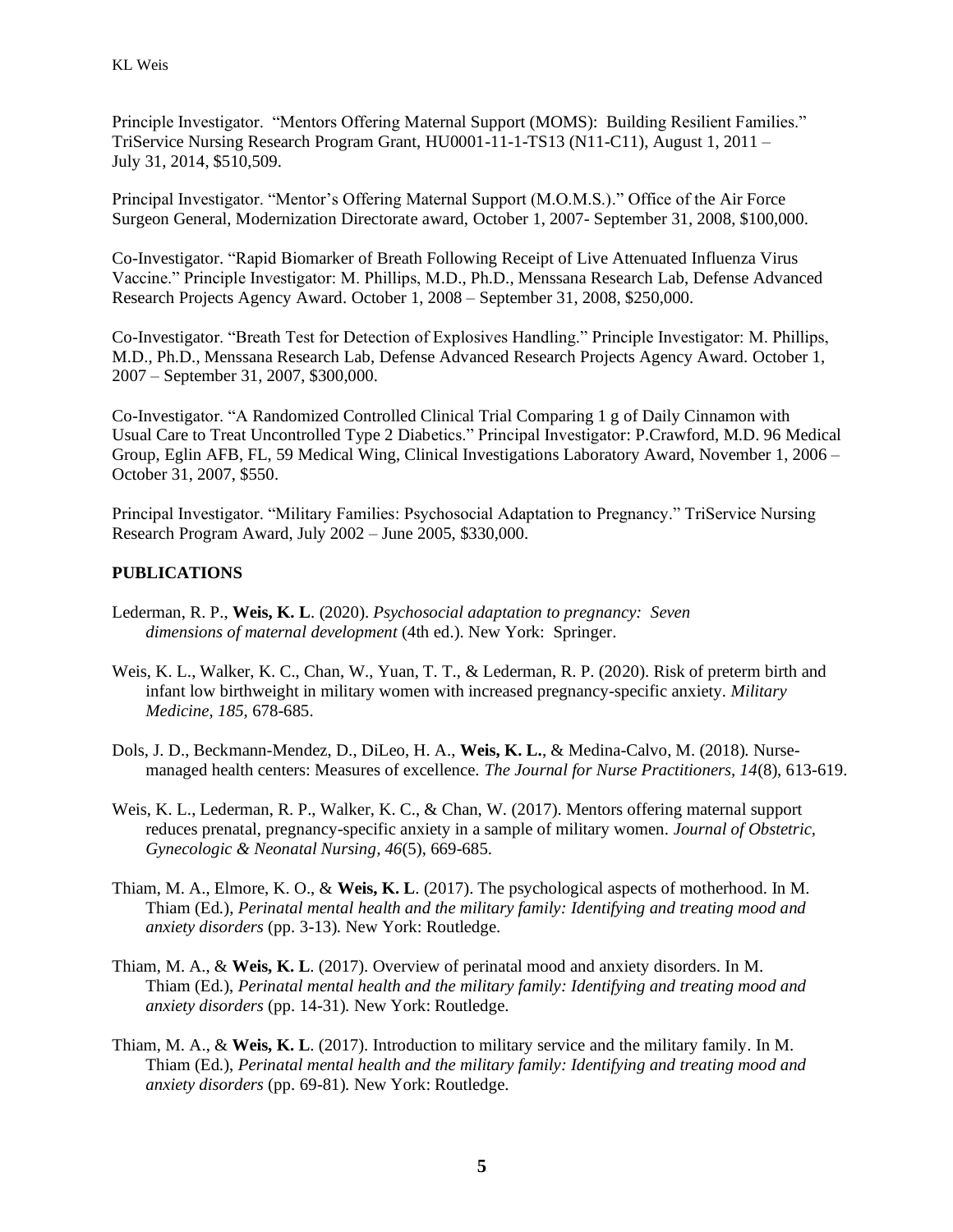- Thiam, M. A., Hodson, D., & **Weis, K. L**. (2017). Future directions. In M. Thiam (Ed.), *Perinatal mental health and the military family: Identifying and treating mood and anxiety disorders* (pp. 218-221)*.* New York: Routledge.
- Weis, K. L. & Elmore, K. O. (2017). Current military perinatal mental health treatment models. In M. Thiam (Ed.), *Perinatal mental health and the military family: Identifying and treating mood and anxiety disorders* (pp. 151-165)*.* New York: Routledge.
- Weis, K. L., & Ryan, T. W. (2012). Mentors offering maternal support: A support intervention for military mothers. *Journal of Obstetric, Gynecologic & Neonatal Nursing, 41,* 303-313.
- Weis, K., & Ledermen, R. (2010). Prenatal spousal military deployment and maternal prenatal adaptation as predictors of postpartum maternal-infant attachment. *SOJNR: Southern Online Journal of Nursing Research, 10(3), h*ttp://snrs.org/publications/SOJNR\_articles2/Vol10Num03Main.htm
- Lederman, R. P., **Weis, K. L**. (2009). *Psychosocial adaptation to pregnancy: Assessment of seven dimensions of maternal role development* (3rd ed.). New York: Springer.
- Weis, K. L., Lederman, R. P., Lilly, A. E., & Schaffer, J. (2008). The relationship of military imposed marital separations on maternal acceptance of pregnancy*. Research in Nursing & Health*, 3*1,* 196-207*.*
- Weis, K. (2007). *Birth of a mother: A guide for military spouses*. Image Design Services, Parks Photographic Laboratory: Eglin AFB, FL.
- Weis, K. L. (2006). Maternal identity formation in a military sample: A longitudinal perspective*. Unpublished doctoral dissertation, University of North Carolina, Chapel Hill.*
- Weis, K. (2003). Asthma management across the life span: The childbearing woman with asthma. *The Nursing Clinics of North America, 38,* 665-673.

#### **PRESENTATIONS** (through 2009)

- Weis, K. L, Loewendorf, A. I, Yuan, T. T., & Chan, W. (2019, August). *Relationship of prenatal anxiety and deployment on maternal inflammatory cytokines: Machine Learning provides insight to highly dimensional data.* Poster presented at the Military Health System Research Symposium, Orlando, FL.
- Thiam, B., & Weis, K. (2019, June). *Boots and babies: Challenges of motherhood in active duty military and veteran mothers effecting pre- and postnatal mental health*. 32nd Annual Postpartum Support International Conference, Portland, OR.
- Weis, K.., Killian, J. & Walker, K. (2019, March). *Considerations for conducting research with military populations*. K. Weis (Chair). Panel discussion conducted at the Society of Behavioral Medicine, 40th Annual Meeting and Scientific Session, Washington, DC.
- Weis, K. L. (2018, November). *Promoting health and well-being in pregnancy: A global effort*. International Health Promotion Symposium at Catholic University of Chile, Santiago, Chile.
- Weis, K. L. (2018, November). *Mentors Offering Maternal Suppport: A prenatal program with community participation*. Plenary session presented at the Re-Imagining Healthcare: A Lifecourse Approach to Community-based Care, San Antonio, TX.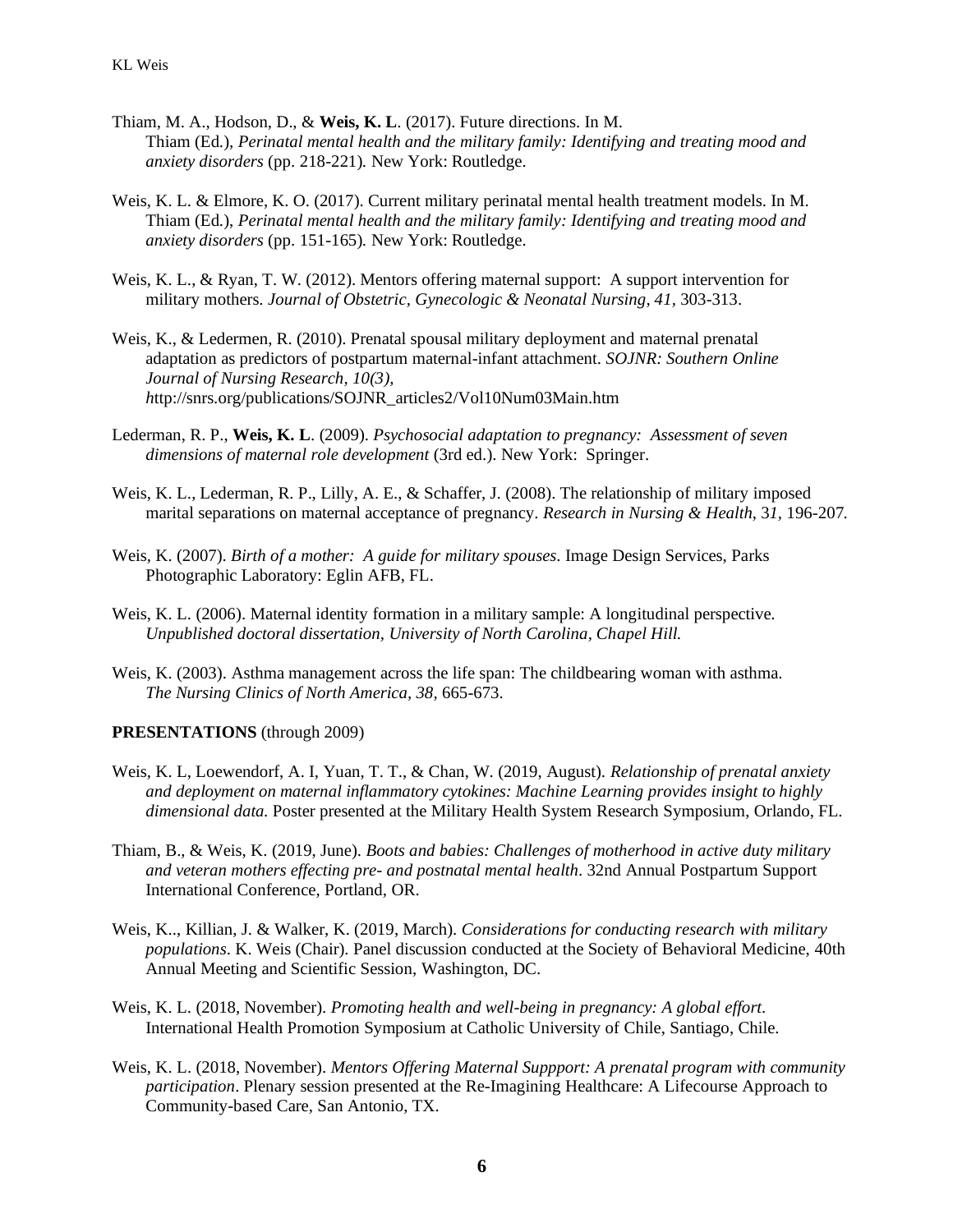- Weis, K. L. (2018, April). *Decreasing prenatal anxiety in military women: Findings from the M-O-M-S study*. Paper presentation at the TSNRP Research Evidence-Based Practice Dissemination Course. San Antonio, TX.
- Weis, K. L. (2018, March). *Prenatal maternal identity formation and the relationship to birth outcomes*. Invited lecturer for Sr. Margaret Mary (Lucilla), CCVI Endowed Nursing Lecture. San Antonio, TX.
- Weis, K. L., Lederman, R. P., Walker, K. C., & Chan, W. (2017, July). *Longitudinal evaluation of a prenatal mentoring program for decreasing maternal anxiety in a military sample*. Paper presentation at the Sigma Theta Tau 28<sup>th</sup> International Nursing Research Congress, Dublin, Ireland.
- Dols, D. D., Hoke, M., **Weis, K. L.**, & Gunter, M. D. (2017, July). *Chronic disease burden and the impact on nursing practice in south Texas.* Poster presented at the Sigma Theta Tau 28<sup>th</sup> International Nursing Research Congress, Dublin, Ireland.
- Kisner, P., Matthews, J., & **Weis, K**. (2017, March). Predictors of increased prenatal maternal anxiety, self- esteem, and resilience in a sample of military women. In K. Weis (Chair), *Prevalence and predictors of depression and stress in diverse samples of pregnant women.* Symposium conducted at the Society of Behavioral Medicine, 38th Annual Meeting and Scientific Session, San Diego, CA.
- Weis, K. L., Lederman, R. P., Morgan, B., & Chan, W. (2016, March). *Mentors Offering Maternal Support (M-O-M-S): Findings from a randomized controlled trial of program effectiveness.* Poster presented at the Society of Behavioral Medicine, 37th Annual Meeting and Scientific Session, Washington, District of Columbia.
- Weis, K. L. (2016, April). *Prenatal psychosocial health and birth outcomes in a military population.* Panel member for the Military Women's Health Research Conference, Washington, District of Columbia.
- Weis, K. (2015, March 27). *Building a theory-based intervention*. Plenary Address at the Dr. Linda Corson Jones Scholarship Day, sponsored by the Epsilon Nu chapter of Sigma Theta Tau International Nursing Honor Society, Louisiana State University Health Science Center School of Nursing.
- Lederman, R. P., Weis, K., & Roberts-Gray, C. (2015). Preterm birth and anxiety in low and high risk women: Selecting anxiety measures and interventions. In C. R. France (Ed.), *Society of Behavioral Medicine, 36th Annual Meeting and Scientific Sessions, 49*(S1), S54.
- Weis, K., Greene, E., & Thiam, M. A. (May, 2014). *Perinatal mental health and the military family.* Panel presentation at the American Psychiatric Association's 167th Annual Meeting, New York.
- Weis, K. L., Lederman, R. P., Morgan, B. J., & Walker, K. (2014, April). *Mentors Offering Maternal Support (M.O.M.S.): A military intervention program for decreasing prenatal maternal anxiety and depression and building resilience.* Poster presented at the 35th Annual Society of Behavioral Medicine Conference, Philadelphia, PA.
- Weis, K. L., Walker, K.C., & Lederman, R.P. (2013, December). *Mentors Offering Maternal Support (M.O.M.S.): A military intervention program for decreasing prenatal maternal anxiety and depression and building resilience.* Paper presented at the U.S. Army Academy of Health Sciences Graduate School Research Day, Joint Base San Antonio – Ft Sam Houston, TX.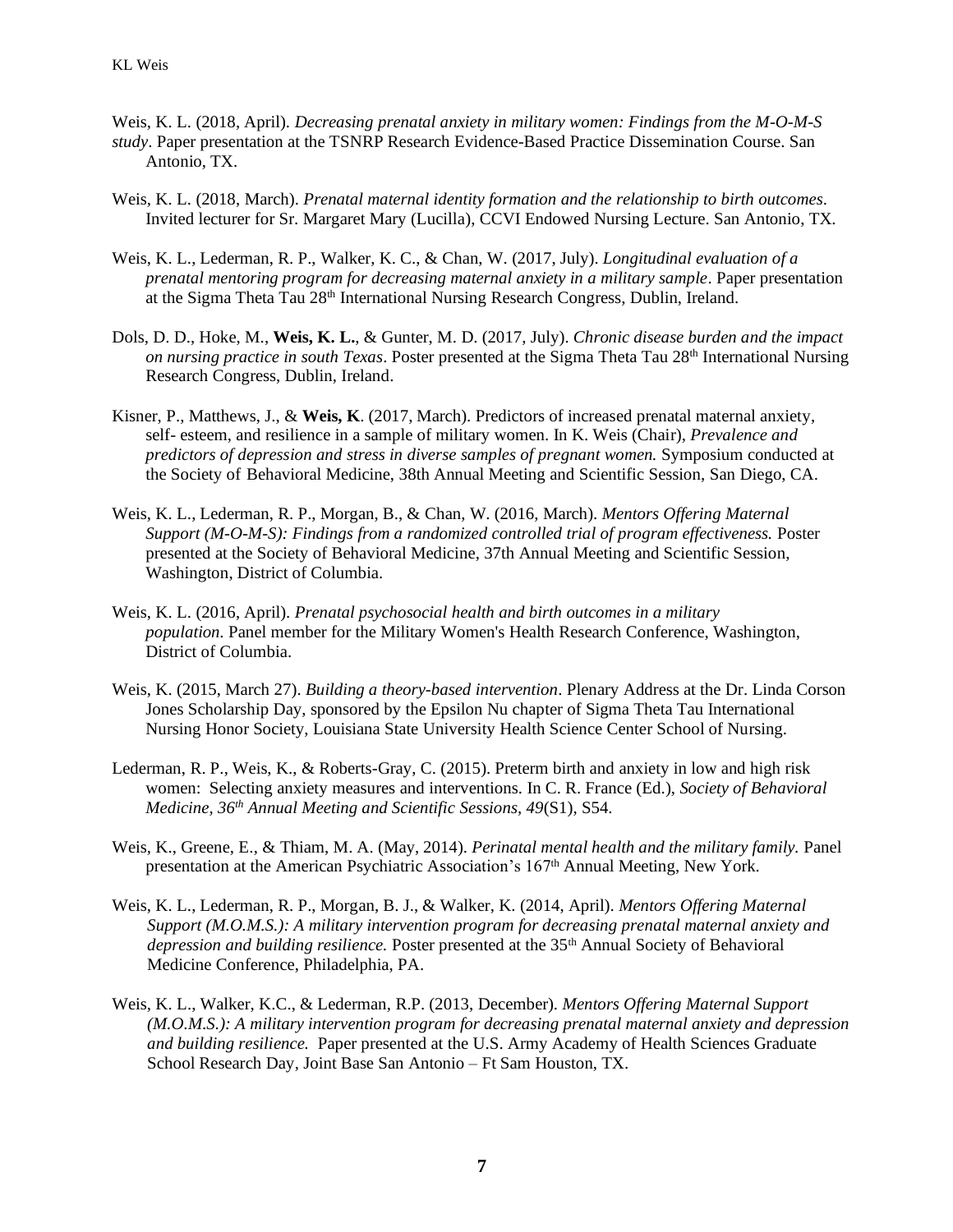- Weis, K. L. (2013, October). *Mentors Offering Maternal Support (M.O.M.S.tm): Preliminary findings for a prenatal stress reduction intervention.* Invited speaker to the International Health Congress, Dalian, China.
- Weis, K. L*.* (2011, April)*. Taking care of military families*. Paper presented at the 2011 AWHONN, Texas Section Conference, Austin, TX.
- Weis, K. L. (2010, April). Maternal prenatal psychosocial adaptation: Predictors of gestational age and infant birthweight. Paper presented at the 18<sup>th</sup> Congress on Women's Health Issues: Cities and Women's Health: Global Perspectives, University of Pennsylvania, PA.
- Weis, K. L. (2009, August). *Mentor's Offering Maternal Support (M.O.M.S.)*. Paper presented at the Annual Air Force Medical Services Symposium, Washington, D.C.
- Weis, K. L. (2009, March). *Evidence based practice.* Keynote speech presented at the Air Force Executive Leadership Symposium (Nursing), Dallas, TX.

## **PROFESSIONAL ACTIVITIES**

| 2020-present | Association of Women's Health, Obstetric and Neonatal Nurses (AWHONN) Research<br><b>Advisory Panel</b>                                                                                                                                          |
|--------------|--------------------------------------------------------------------------------------------------------------------------------------------------------------------------------------------------------------------------------------------------|
| 2020-present | American Academy of Nursing, expert panel, Maternal-Infant Health Care                                                                                                                                                                           |
| 2018-present | Member, Texas Nursing Association Advisory Board on Maternal Mortality and<br>Morbidity                                                                                                                                                          |
| 2018-present | Reviewer, Journal of Obstetric, Gynecologic, & Neonatal Nursing                                                                                                                                                                                  |
| 2017-present | Member of Texas Nursing Association, District 8 Government Advisory Council                                                                                                                                                                      |
| 2015-2019    | <b>Texas Nursing Association, District 8 Delegate</b>                                                                                                                                                                                            |
| 2013-2015    | Joint Program Committee - 5 (JPC-5) Task Area Manager for Family and Community<br><b>Health and Resilience</b>                                                                                                                                   |
| 2011         | American Academy of Nursing, expert panel on military medicine and nursing                                                                                                                                                                       |
| 2011         | Working group for revising and updating the DoD/VA Pregnancy Guidelines                                                                                                                                                                          |
| 2009         | Consultant for the VA/Department of Defense (DoD) Uncomplicated Pregnancy Clinical<br>Practice Guidelines Guideline (revisions)                                                                                                                  |
| 2009         | Air Force Research Laboratory (AFRL) Core 4 Process (Aerospace Medicine Education<br>and Training) Owner                                                                                                                                         |
| 2009         | Appointed to the Air Force Medical Modeling and Simulation Strategic Planning Group                                                                                                                                                              |
| 2008-2011    | Lead for standing up swing space at Wright Patterson Air Force Base as the School of<br>Aerospace Medicine was transitioned from Brooks City-Base to Wright Patterson Air<br>Force Base in 2010-2011 as part of the Base Realignment and Closure |